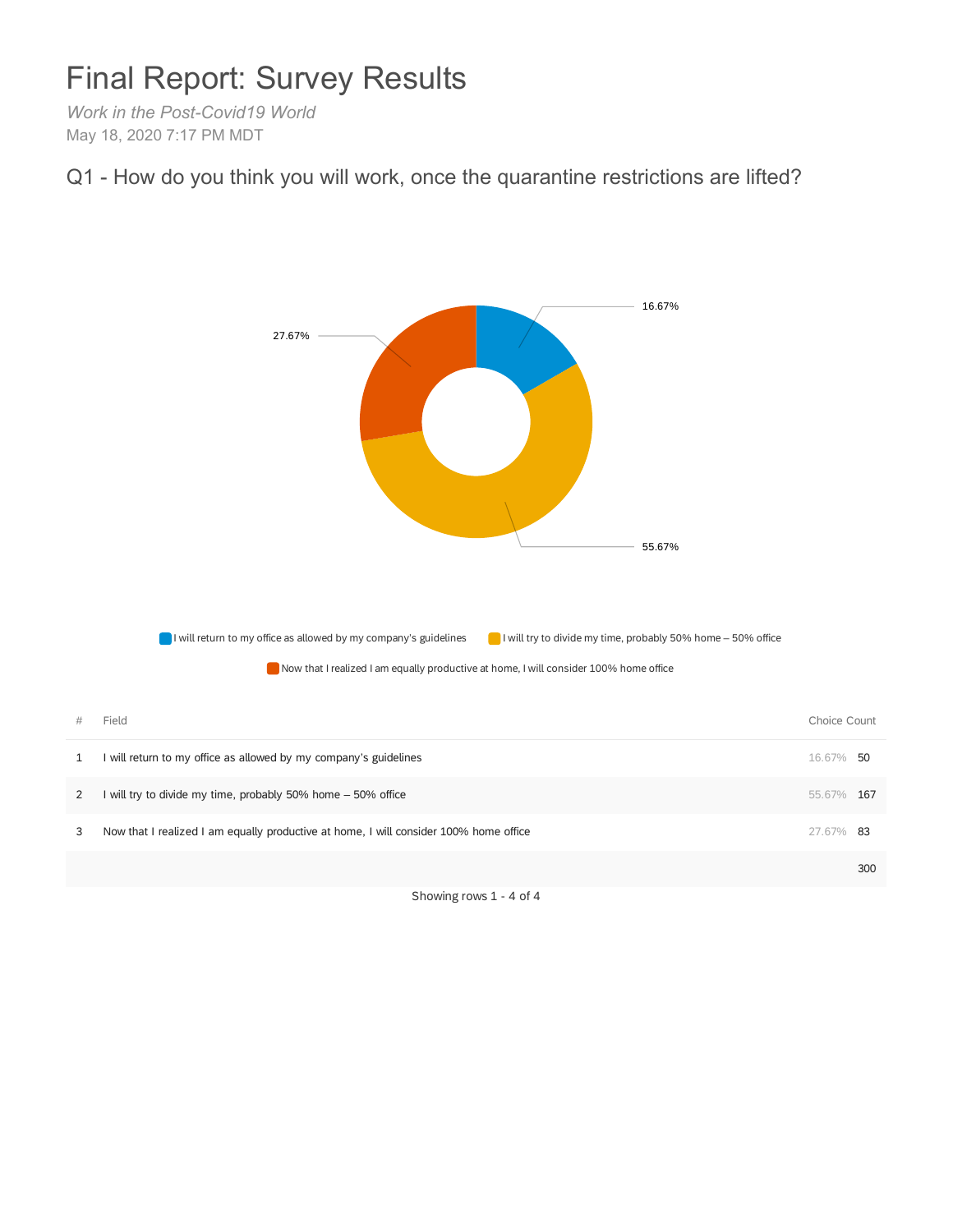Q2 - In these times, trust in employees is more important than ever. Which of these is

most applicable as we work remotely?



Showing rows 1 - 4 of 4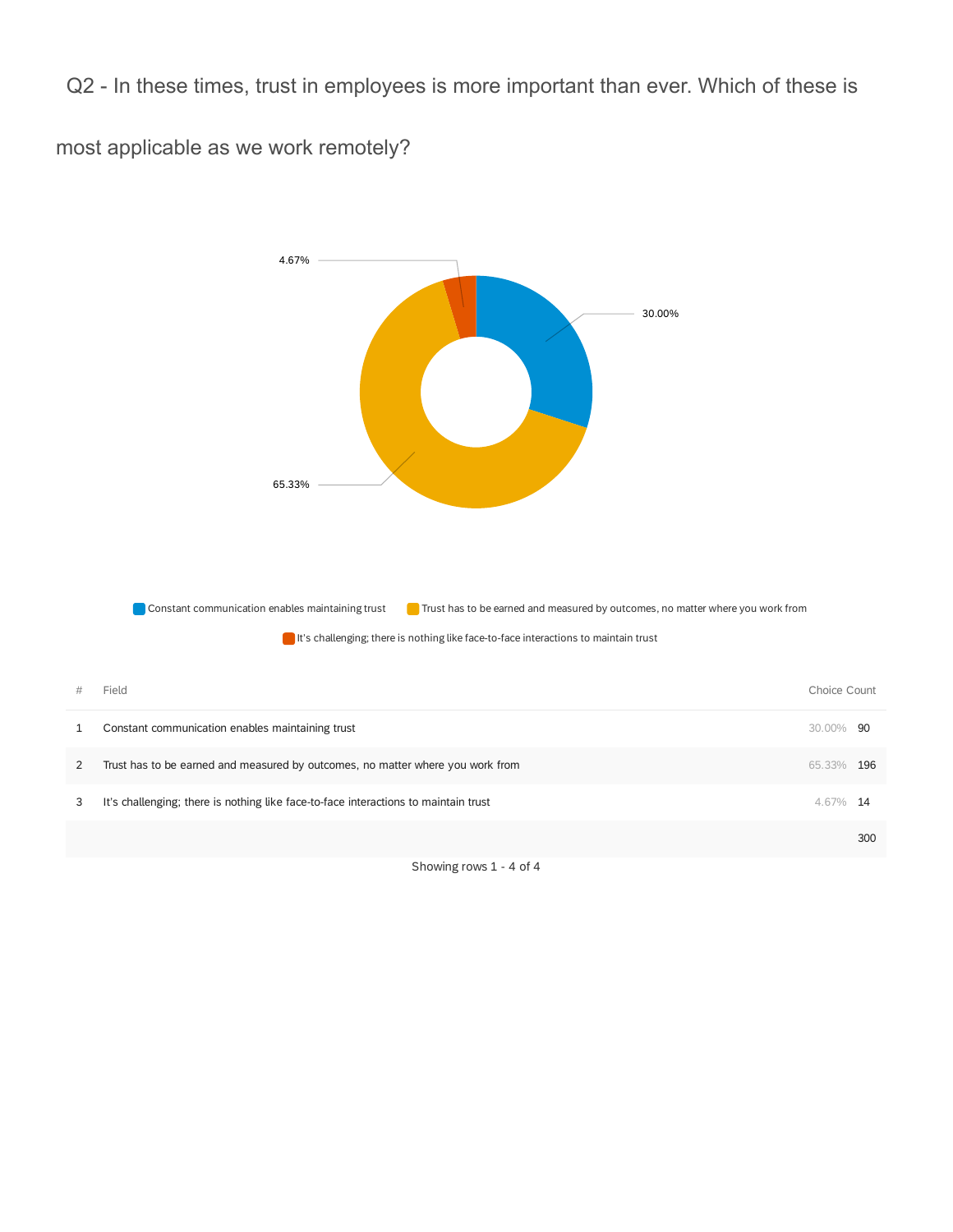Q3 - How relevant are these aspects of working remotely? (Rate on a scale from 1-10)

| # | Field                    | Minimum | Maximum | Mean | <b>Std Deviation</b> | Variance | Count |
|---|--------------------------|---------|---------|------|----------------------|----------|-------|
|   | Technology to do my work | 0.00    | 10.00   | 9.26 | 1.33                 | 1.77     | 301   |
| 2 | Reduced commute          | 1.00    | 10.00   | 7.53 | 2.32                 | 5.38     | 298   |
| 3 | Work/Life balance        | 0.00    | 10.00   | 7.94 | 2.42                 | 5.86     | 300   |



Work/Life balance